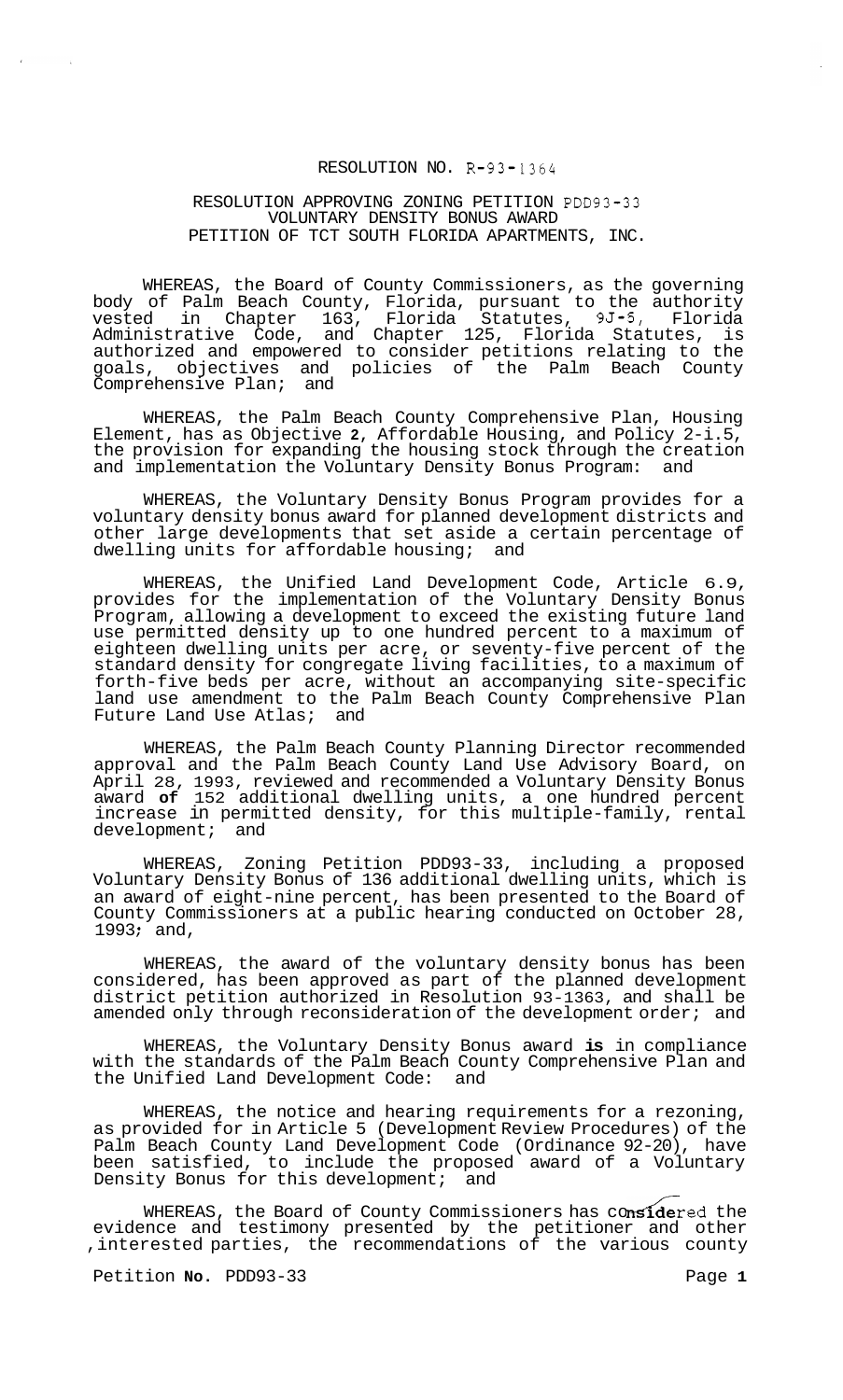review agencies, and the recommendation of the Land Use Advisory Board and the Zoning Commission: and

WHEREAS, the Board of County Commissioners made the following WHEREAS, the Board of County<br>findings of fact:

- **1.**  The permitted density of the 19.5-acre property is eight units per acre **as a** planned development district;
- **2.**  The Voluntary Density Bonus of 136 additional multi- family rental units does not exceed the maximum allowable density bonus **of** 304 units for the site;
- *3.*  In exchange for the additional density, the property owner shall provide for the construction of ten percent very-low-income, eighty percent low-income, and ten percent moderate-income rental units;
- 4. The very-low and low-income units shall remain as affordable units, guaranteed through a recorded covenant as a deed restriction on the use of the land for a fifteen-year period;
- *5.*  The very-low and low-income units will not be concentrated within one area of the development or within the surrounding neighborhood;
- **6.**  The development will provide varied bedroom and square footage options for the affordable units that are similar to the remaining units;
- *7.*  The density is compatible with the surrounding land uses<br>and is consistent with the Palm Beach County is consistent with the Palm Beach County Comprehensive Plan:
- *8.*  The planned development district development is located within the urban service area;
- *9.*  The development is within a three-quarter mile distance of a mass transit stop;
- *9.*  The applicant has provided written justification that has been found to promote the Housing Element Policy 2-g in the comprehensive plan that encourages the equitable geographic distribution of affordable housing to disperse lower income households.

WHEREAS, Article 5, Section 5.3.D.9 (Action by Board of County Commissioners) of the Palm Beach County Land Development Code requires that the action of the Board of County Commissioners be adopted by resolution.

NOW, THEREFORE, BE IT RESOLVED BY THE BOARD OF COUNTY COMMISSIONERS OF PALM BEACH COUNTY, FLORIDA, that Zoning Petition PDD93-33, the petition of TCT SOUTH FLORIDA APARTMENTS, INC., for an OFFICIAL ZONING MAP AMENDMENT (REZONING) from the MULTI-FAMILY RESIDENTIAL **(RM)** ZONING DISTRICT to the RESIDENTIAL PLANNED UNIT DEVELOPMENT (PUD) ZONING DISTRICT, to include a VOLUNTARY DENSITY BONUS AWARD OF 136 AFFORDABLE HOUSING UNITS on a parcel **of** land legally described in EXHIBIT A, attached hereto and made **a** part hereof, and generally located as indicated on a vicinity sketch attached as EXHIBIT B, attached hereto and made **a** part hereof, was attached as EXHIBIT B, attached hereto and made **a** part hereot, was<br>approved on October **28**, 1993, subject to the conditions of approval described in EXHIBIT C, attached hereto and made **a** part hereof.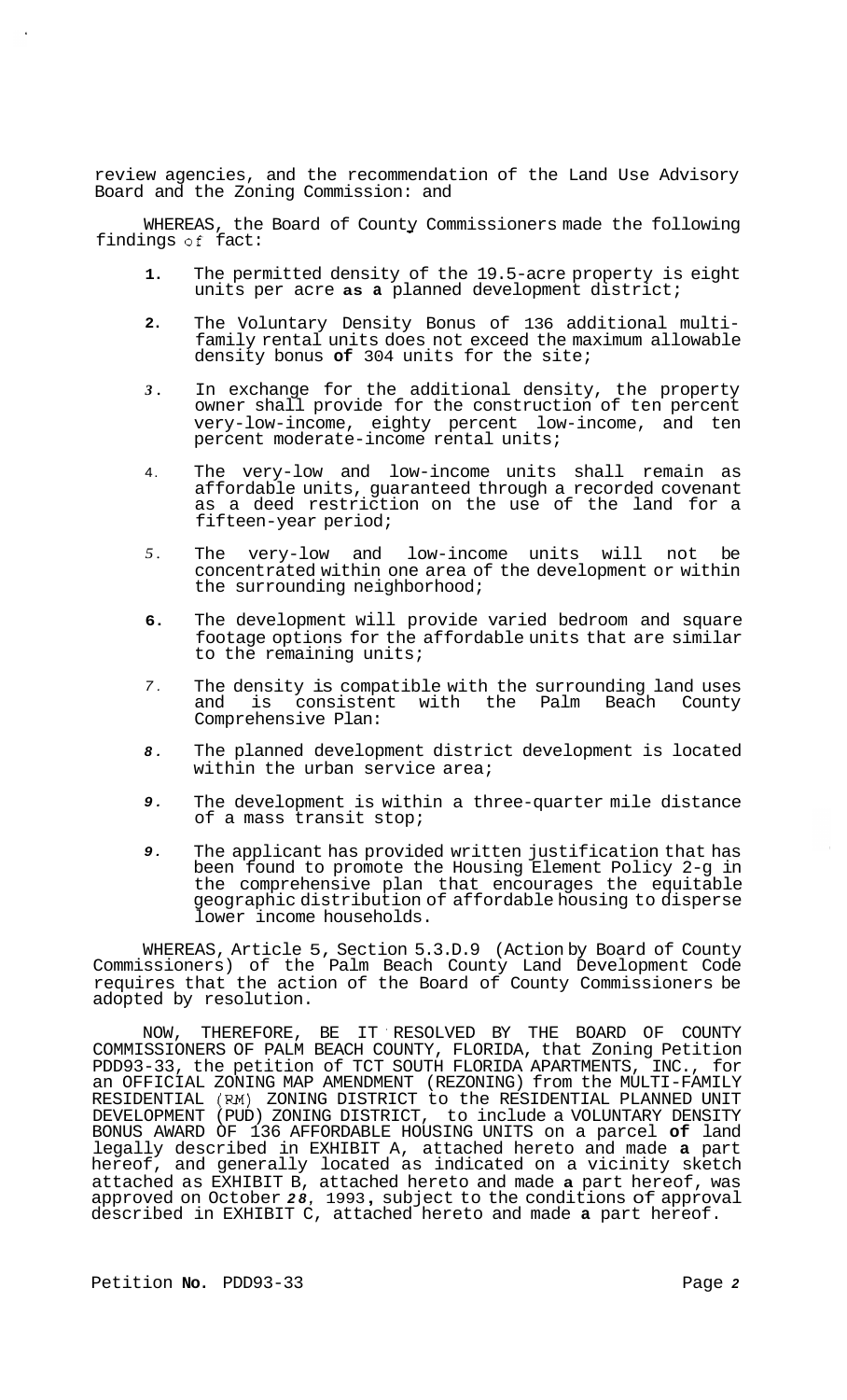Commissioner Marcus moved for the approval of the Resolution.

The motion was seconded by Commissioner <u>Aaronson sa</u>nd, upon being put to a vote, the vote was as follows:

| Absent        |
|---------------|
| Aye           |
| Aye           |
| Aye           |
| Aye           |
| Aye<br>Absent |
|               |
|               |

The Chair thereupon declared that the resolution was duly passed and adopted this 28th day **of** October, **1993.** 

APPROVED AS TO FORM AND LEGAL SUFFICIENCY

PALM BEACH COUNTY, FLORIDA BY ITS BOARD OF COUNTY COMMISSIONERS

DOROTHY H. WILKEN, CLERK

**BY:** 

COUNTY ATTORNEY

 $BY:$ COUNTY DEPUTY CLERK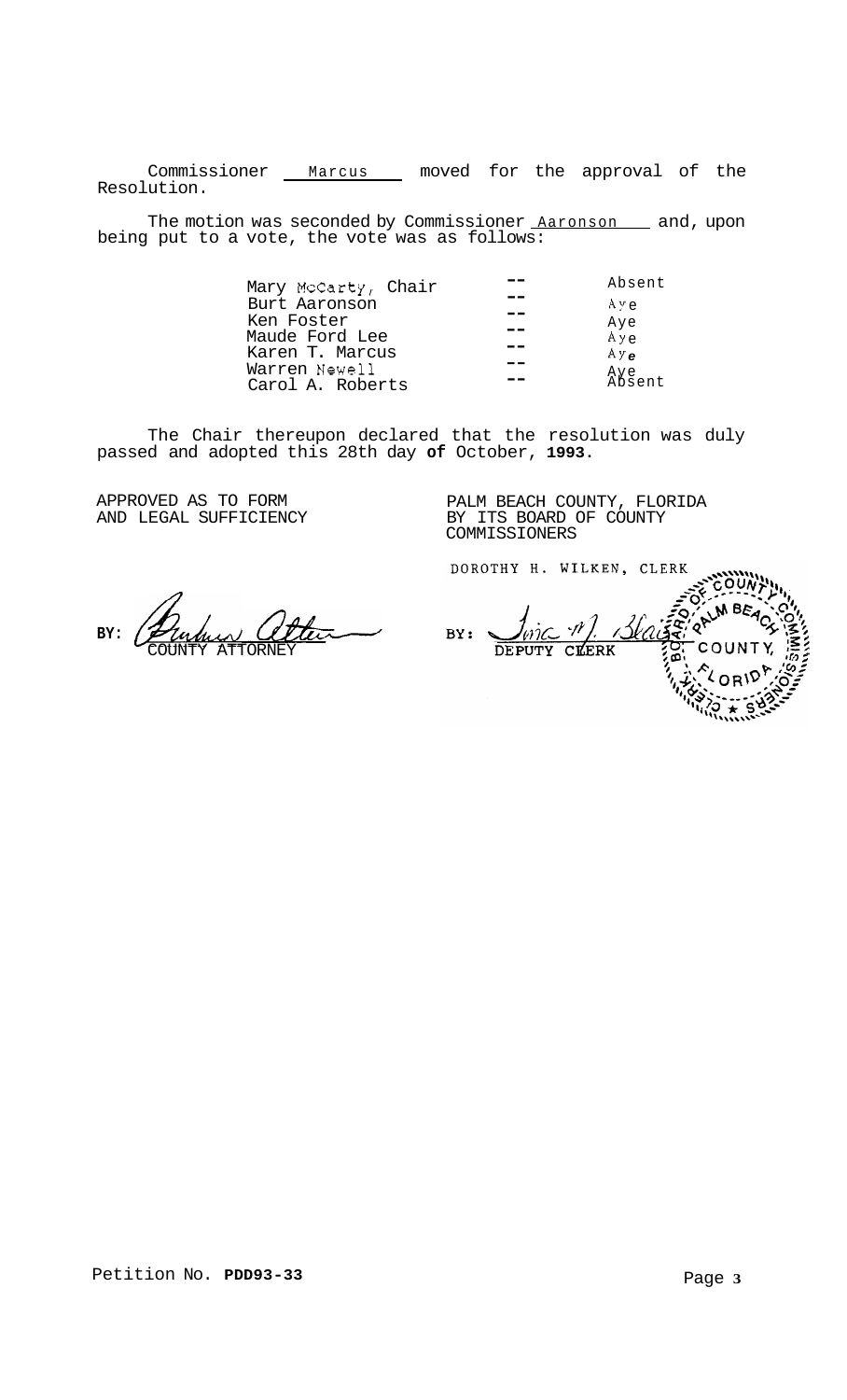## **EXHIBIT A**

## **LEGAL DESCRIPTION**

 $\sim$   $\sim$ 

 $\sim 10^6$ 

 $\mathcal{L}(\mathcal{A})$  .

 $\langle \cdot, \cdot \rangle$ 

 $\mathcal{L}^{(1)}$  .

# **See Resolution 93-1363, approved on October 28, 1993.**

Petition No. PDD93-33 Page 4

 $\sim 10^7$ 

 $\sim 10^7$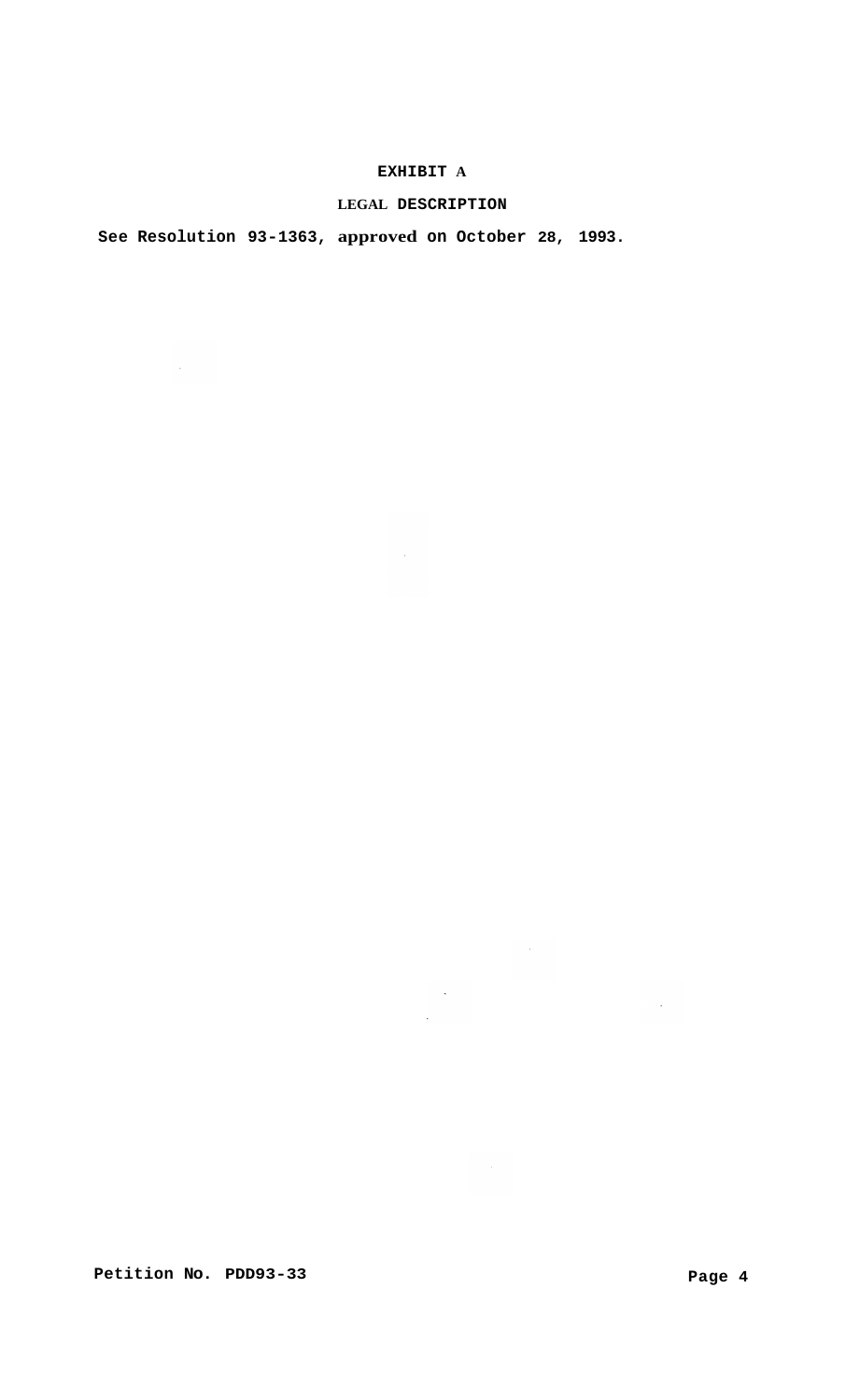## **EXHIBIT B**

## **VICINITY SKETCH**

**See Resolution 93-1363, approved on October 28, 1993.** 

Petition No. PDD93-33 **Page 5** Page 5